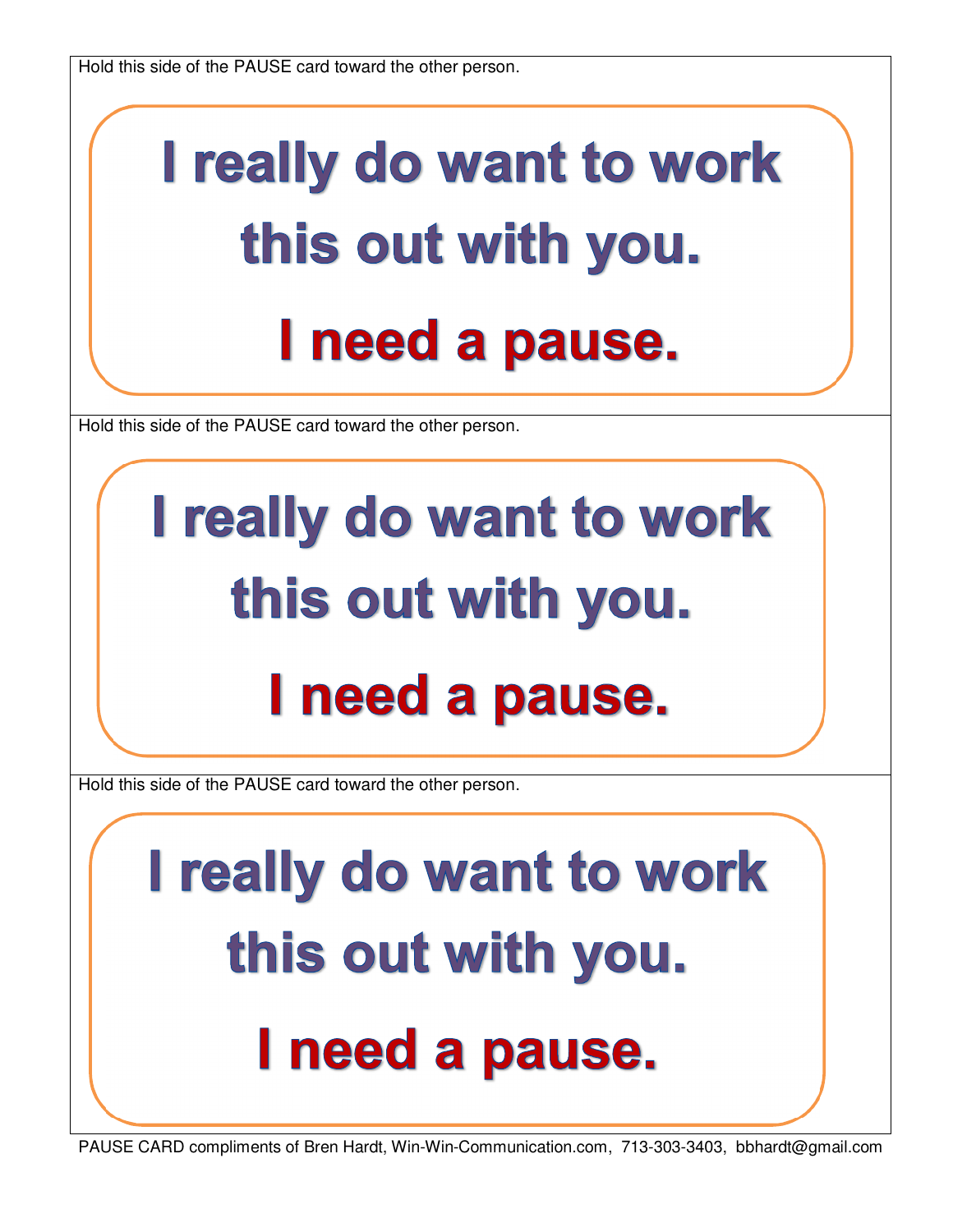## WORDS FOR YOU TO READ ALOUD.

 **"I need to stop right now. I am feeling anxious about my ability to communicate in a way that will be productive. [**optional: **I really do care about you.] I so want a solution that works for both of us. I will resume the conversation after I take a time out so that I can better hear you."** 

pleer

<u>nijeen</u>

pear:

WHAT YOU MIGHT DO NEXT: Get curious.

- 1. What am I feeling? What am I needing? What might I do next that serves meeting my values/needs?
- 2. What might the other person be feeling? What might they be needing?

WORDS FOR YOU TO READ ALOUD.

 $\Box$ 

 $\cap$ 

 $\overline{\frac{\sqrt{10}}{45}}$ 

 $\Box$ 

**"I need to stop right now. I am feeling anxious about my ability to communicate in a way that will be productive. [**optional: **I really do care about you.] I so want a solution that works for both of us. I will resume the conversation after I take a time out so that I can better hear you."** 

WHAT YOU MIGHT DO NEXT: Get curious.

- 1. What am I feeling? What am I needing? What might I do next that serves meeting my values/needs?
- 2. What might the other person be feeling? What might they be needing?

WORDS FOR YOU TO READ ALOUD.

 **"I need to stop right now. I am feeling anxious about my ability to communicate in a way that will be productive. [**optional: **I really do care about you.] I so want a solution that works for both of us. I will resume the conversation after I take a time out so that I can better hear you."** 

WHAT YOU MIGHT DO NEXT: Get curious

- 1. What am I feeling? What am I needing? What might I do next that serves meeting my values/needs?
- 2. What might the other person be feeling? What might they be needing?